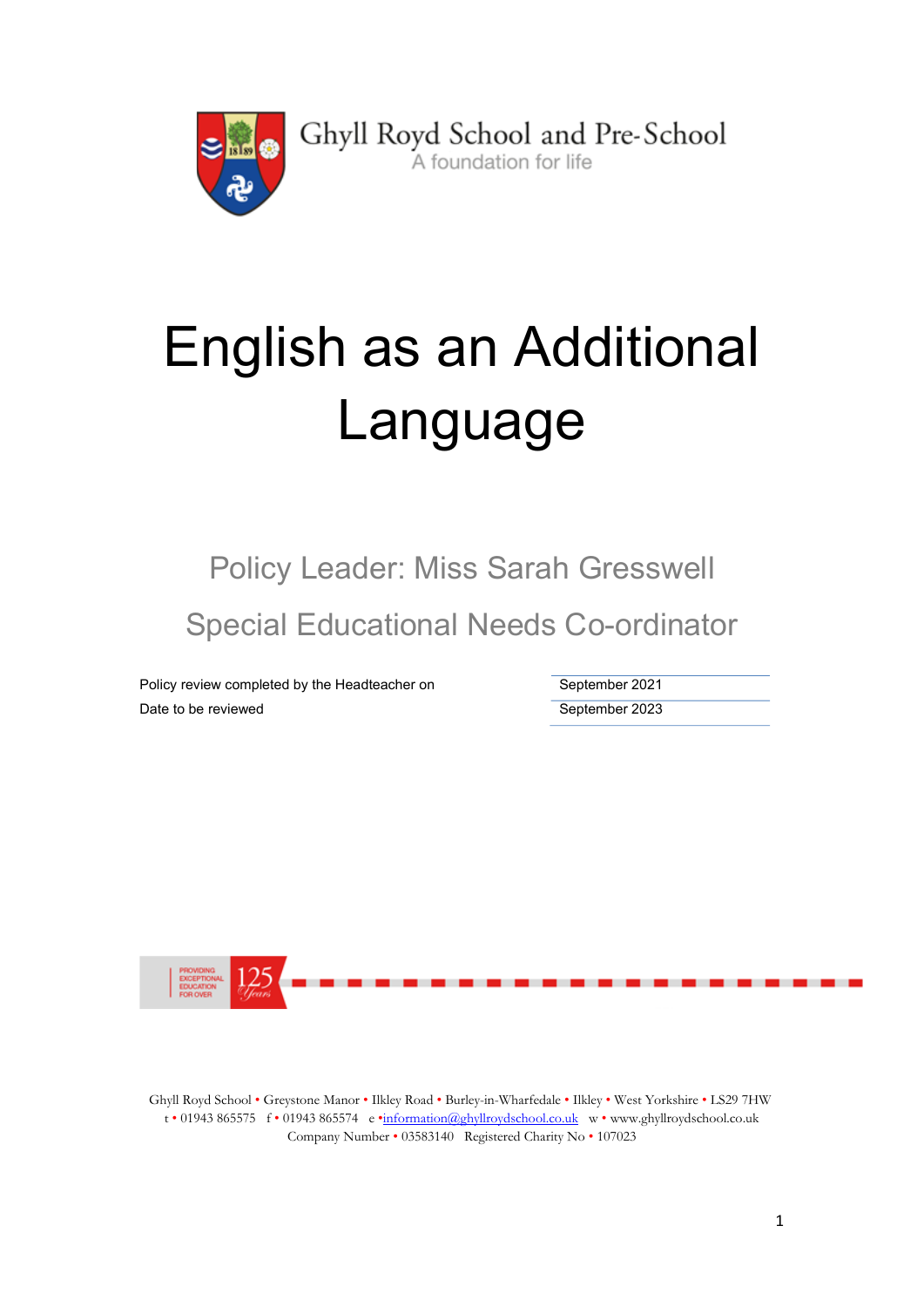Ghyll Royd School and the Pre-School (Early Years Foundation Stage) is committed to safeguarding and promoting the welfare of young children and expects all staff and volunteers to share this commitment.

The aim of this policy is to help ensure we meet the full range of needs of those children who are learning English as an additional language (EAL). This is in line with the requirements of the Race Relations Act 1976.

### Teaching and learning style

Teachers take action to raise the attainment of pupils with EAL by:

- Giving pupils access to the curriculum as quickly as possible.
- Providing pupils opportunities to carry out activities alongside good models of English and extend their knowledge and use of English.
- Providing additional in-class and withdrawal support to pupils according to their individual needs.
- Developing an understanding of and valuing pupils' home languages.
- Using visual and auditory resources.
- Assessing pupils with EAL to establish their needs and progress.

### Special Educational Needs

- Identification and assessment
- Parents are asked to inform school of any language needs their child may have on entry to school.
- In addition to this, the Special Educational Needs Co-ordinator, liaising with colleagues and working alongside pupils, should be able to identify and assess pupils' language acquisition and attainment within the National Curriculum.

The Special Educational Needs Co-ordinator will:

- Maximise opportunities for in-service training.
- Allocate classroom support in areas of the school where the pupils' needs are greatest.
- Keep abreast of educational quidance on EAL issues.
- Co-ordinate the monitoring and reporting on all EAL pupil's language and academic progress.
- Maintain a register of EAL children to ensure needs are met.
- Hold regular meetings with the Headteacher.